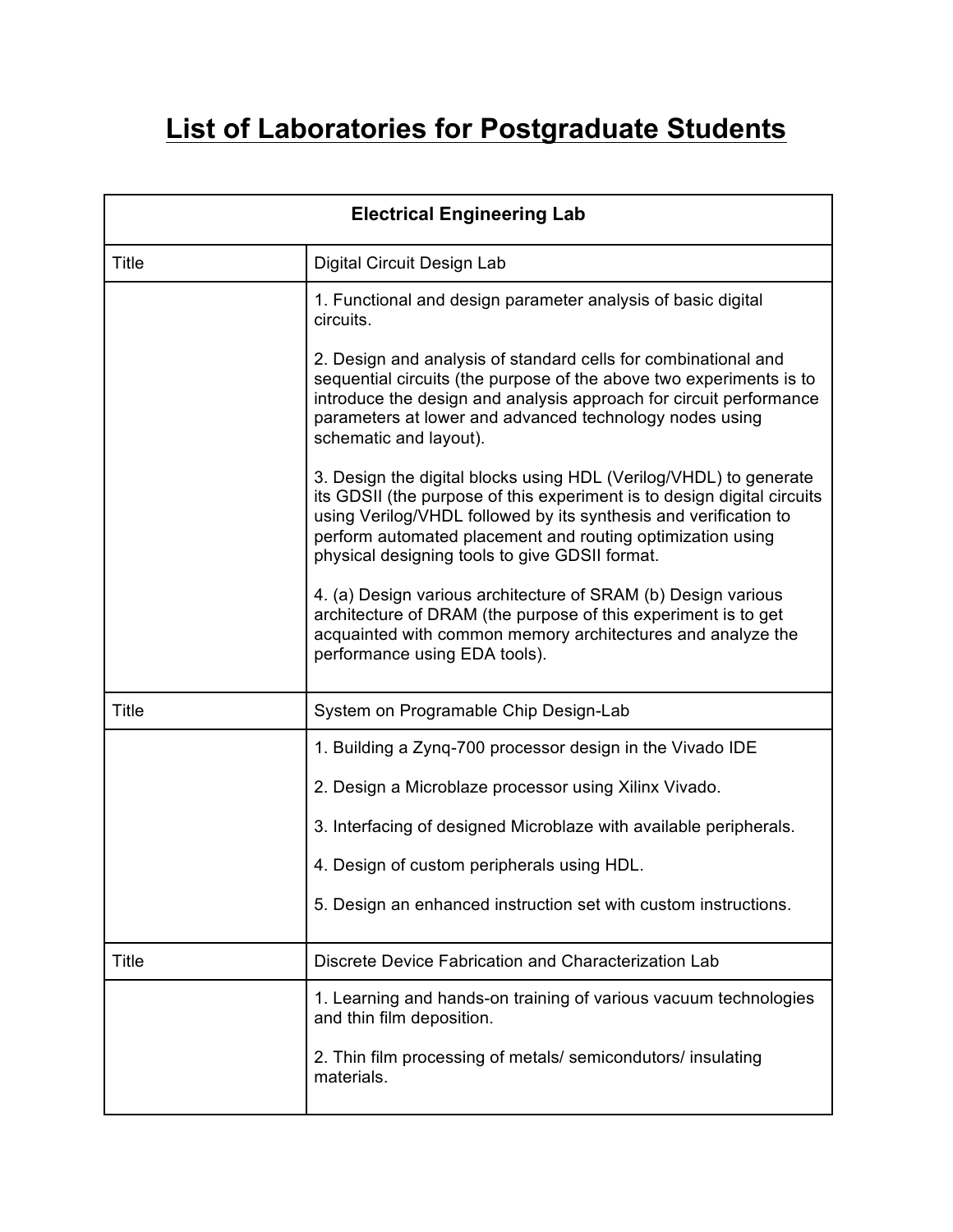|              | 3. Design and fabrication of memory devices.                                                                                                                                                                                                                                                                                                                                                                                                                                                                                                                                                                                         |
|--------------|--------------------------------------------------------------------------------------------------------------------------------------------------------------------------------------------------------------------------------------------------------------------------------------------------------------------------------------------------------------------------------------------------------------------------------------------------------------------------------------------------------------------------------------------------------------------------------------------------------------------------------------|
|              | 4. Electrical characterization of nanoscale devices.                                                                                                                                                                                                                                                                                                                                                                                                                                                                                                                                                                                 |
|              | 5. Growth of semiconductor nanostructures.                                                                                                                                                                                                                                                                                                                                                                                                                                                                                                                                                                                           |
|              | 6. Fabrication and characterization of Schottky diodes and<br>photodiodes.                                                                                                                                                                                                                                                                                                                                                                                                                                                                                                                                                           |
|              | 7. Solution processed techniques for thin film fabrication.                                                                                                                                                                                                                                                                                                                                                                                                                                                                                                                                                                          |
|              | 8. Frequency response of a dielectric.                                                                                                                                                                                                                                                                                                                                                                                                                                                                                                                                                                                               |
|              | 9. Absorption and emission spectra of semiconducting materials                                                                                                                                                                                                                                                                                                                                                                                                                                                                                                                                                                       |
| <b>Title</b> | System on Programable Chip Design-Lab                                                                                                                                                                                                                                                                                                                                                                                                                                                                                                                                                                                                |
|              | 1. Building a Zyng-700 processor design in the Vivado IDE                                                                                                                                                                                                                                                                                                                                                                                                                                                                                                                                                                            |
|              | 2. Design a Microblaze processor using Xilinx Vivado.                                                                                                                                                                                                                                                                                                                                                                                                                                                                                                                                                                                |
|              | 3. Interfacing of designed Microblaze with available peripherals.                                                                                                                                                                                                                                                                                                                                                                                                                                                                                                                                                                    |
|              | 4. Design of custom peripherals using HDL.                                                                                                                                                                                                                                                                                                                                                                                                                                                                                                                                                                                           |
|              | 5. Design an enhanced instruction set with custom instructions.                                                                                                                                                                                                                                                                                                                                                                                                                                                                                                                                                                      |
|              | <b>Mechanical Engineering Lab</b>                                                                                                                                                                                                                                                                                                                                                                                                                                                                                                                                                                                                    |
| <b>Title</b> | Dynamics and Control Systems Lab                                                                                                                                                                                                                                                                                                                                                                                                                                                                                                                                                                                                     |
|              | Dynamic model development and simulation of simple mechanical<br>systems using Matlab and Mathematica. Numerical simulation of<br>simple mechanical systems. Stability analysis of simple mechanical<br>systems using linear system theory namely root locus and Bode<br>plot. Linear controller (P,PI,PD and PID) design for simple position<br>control of mechanical systems. State space model development<br>and dynamic simulation using Simulink. Full state feedback<br>controller and Pole placement technique. Design of full state<br>feedback controller. State observer and design of state observer<br>with controller. |
| <b>Title</b> | <b>Vibrations and Noise Control Lab</b>                                                                                                                                                                                                                                                                                                                                                                                                                                                                                                                                                                                              |
|              | 1. Measurement of natural frequency of various systems                                                                                                                                                                                                                                                                                                                                                                                                                                                                                                                                                                               |
|              | 2. Measurement of Sound pressure level of various machines.                                                                                                                                                                                                                                                                                                                                                                                                                                                                                                                                                                          |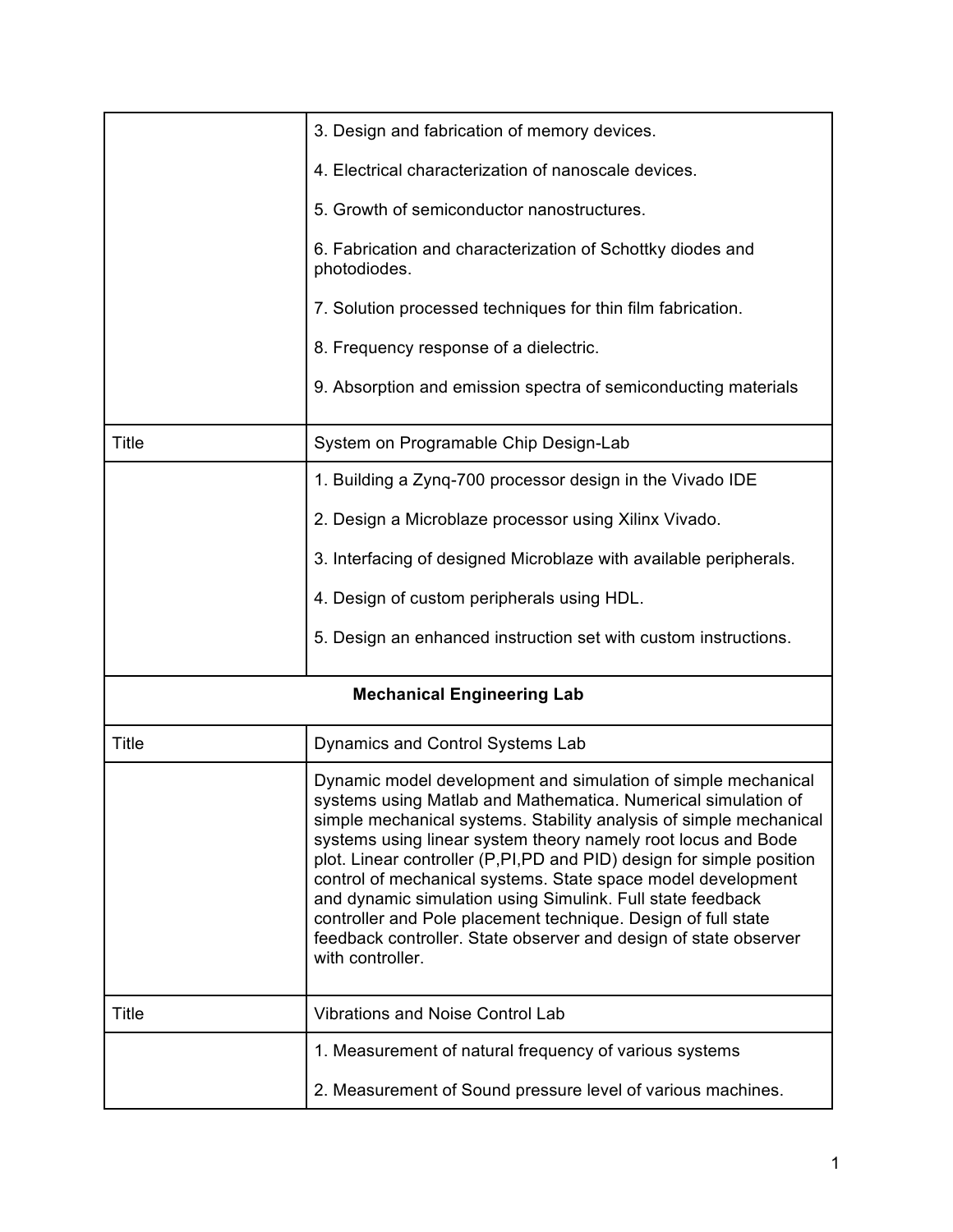|                      | 3. Noise source identification using sound intensity measurement.<br>4. Measurement of sound transmission loss.<br>5. Measurement of reflection and absorption coefficients                                                                                                                                                                                                                                                          |
|----------------------|--------------------------------------------------------------------------------------------------------------------------------------------------------------------------------------------------------------------------------------------------------------------------------------------------------------------------------------------------------------------------------------------------------------------------------------|
|                      | 6. Fault detection of mechanical systems such as bearings, gears,<br>fans, blowers, pumps etc. using vibration analysis.                                                                                                                                                                                                                                                                                                             |
| <b>Chemistry Lab</b> |                                                                                                                                                                                                                                                                                                                                                                                                                                      |
| <b>Title</b>         | <b>Advanced Chemistry Lab</b>                                                                                                                                                                                                                                                                                                                                                                                                        |
|                      | <b>Inorganic Chemistry:</b>                                                                                                                                                                                                                                                                                                                                                                                                          |
|                      | 1. Synthesis and characterization of metal complexes<br>2. Separation of metal ions using column chromatography<br>3. Electrochemical Investigation of potassium ferricyanide [K3<br>$Fe(CN) 6$ ]                                                                                                                                                                                                                                    |
|                      | <b>Organic Chemistry:</b>                                                                                                                                                                                                                                                                                                                                                                                                            |
|                      | A. Techniques:<br>1. Crystallization<br>2. Distillation<br>3. Steam Distillation<br>4. Vacuum Distillation<br>5. Extraction<br>6. Thin Layer Chromatography<br>7. Column Chromatography<br>8. Checking MP                                                                                                                                                                                                                            |
|                      | B. Synthesis and characterization of important organic<br>molecules.<br>Usual Spectroscopic Characterization (UV, IR, NMR, M.S. etc.)                                                                                                                                                                                                                                                                                                |
|                      | <b>Physical Chemistry:</b>                                                                                                                                                                                                                                                                                                                                                                                                           |
|                      | Exp. 1: Colorimetric estimation of urease activity using UV-Vis<br>spectroscopy.<br>Exp. 2: Solavtochromic shift of dye molecules using absorption and<br>fluorescence spectroscopy.<br>Exp. 3: Preparation and characterization of silica particles under<br>mild condition.<br>Exp. 4: Synthesis and characterization of liquid crystal<br>Exp. 5: Using Gaussian program predicting the transition state of<br>organic reactions. |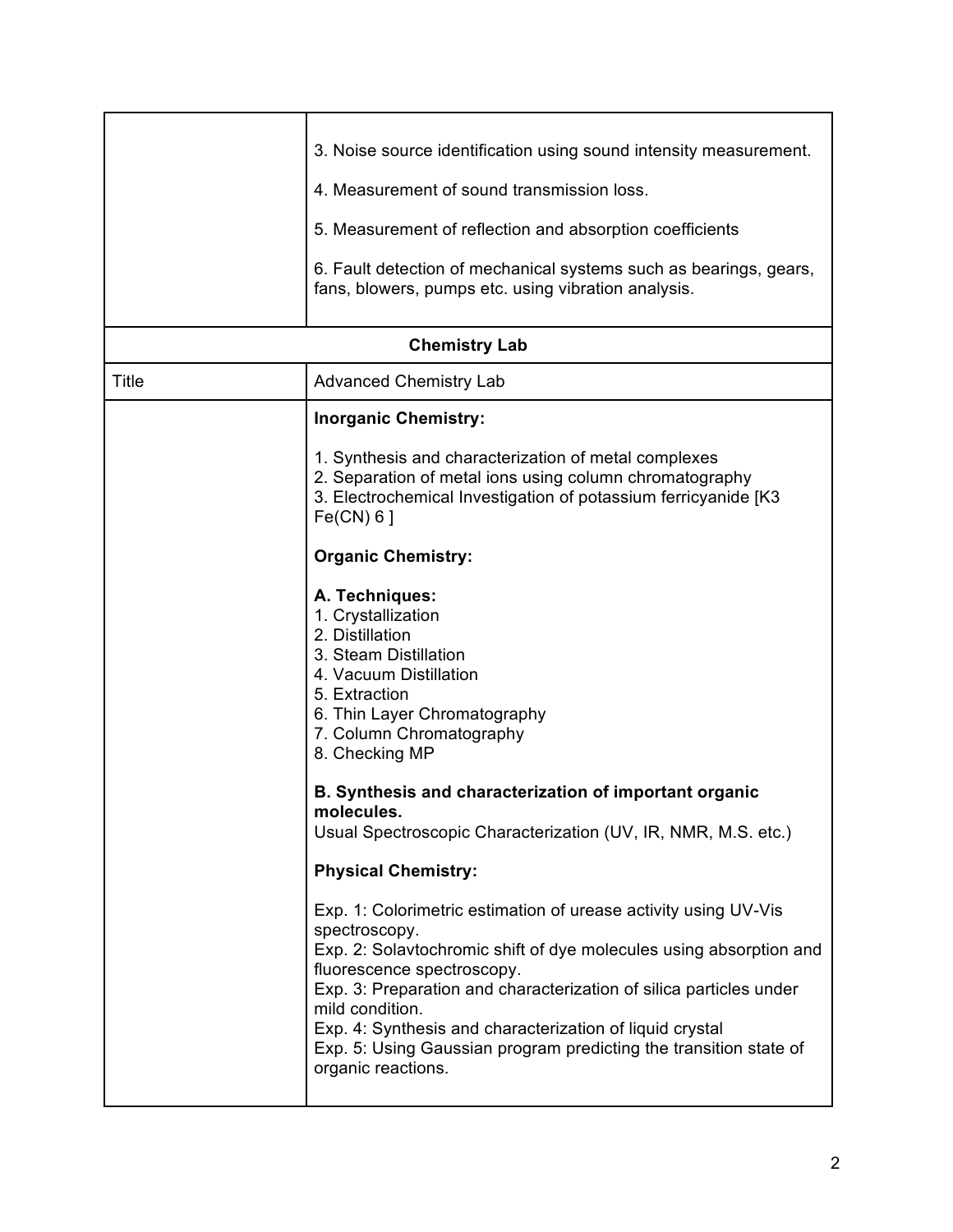| <b>Physics Lab</b> |                                                                                                                                                                                                                                                                                                                                                                                         |
|--------------------|-----------------------------------------------------------------------------------------------------------------------------------------------------------------------------------------------------------------------------------------------------------------------------------------------------------------------------------------------------------------------------------------|
| <b>Title</b>       | Physics Laboratory-I                                                                                                                                                                                                                                                                                                                                                                    |
|                    | 1. Thermal diffusivity: teaches student how to do Fourier analysis<br>of a periodic function of time. Theory involves the diffusion<br>equation which gives thermal waves decaying in amplitude and<br>changing in phase as they propagate.                                                                                                                                             |
|                    | 2. Dielectric constant of benzene and dipole moment of acetone:<br>explains the difference between polar and non-polar molecules,<br>the concept of the local electric field different from the applied field,<br>and the application of the ClausiusMosotti relation.                                                                                                                  |
|                    | 3. Verification of Curie-Weiss law for a ferroelectric using a ceramic<br>capacitor: The ceramic capacitor contains a ferroelectric material<br>as a dielectric with a Curie temperature around 20 oC. This<br>provides a cheap and convenient method of verifying Curie-Weiss<br>law.                                                                                                  |
|                    | 4. Thermal relaxation of a serial light bulb: This experiment verifies<br>the Debye's relaxation formula which is of importance in many<br>areas.                                                                                                                                                                                                                                       |
|                    | 5. B-H curve using an integrator: Uses a hard material so that<br>measurement of the remanent induction, coercive field and energy<br>loss in a cycle is easy. It also uses an integrator and indicates how<br>by integrating Farady's law one may get the flux change.                                                                                                                 |
|                    | 6. Calibration of a Lock in Amplifier and measurement of mutual<br>inductance of a coil and low resistance (below 1 Ohm): The Lock in<br>amplifier illustrates phase sensitive detection. One can verify all<br>laws of mutual inductance and measure MI of about 100 uhenry to<br>an accuracy of 2 to 3% using a current less than 1 milliampere.                                      |
|                    | 7. Geiger-Muller Counter: i) Statistical nuclear counting ii)<br>Verification of Gaussian and Poissionian Distribution.                                                                                                                                                                                                                                                                 |
|                    | 8. Feigenbaum and Chua circuits for non-linear dynamics: This<br>indicates how one goes from order to chaos in a deterministic non-<br>linear system through a process of bifurcations. The Chua circuit<br>illustrates how a non-linear negative resistive device can be built<br>using op-amps and illustrates bifurcation in frequencies and shows<br>different types of attractors. |
|                    | 9. Tracing FM to PM transition in Ni and crystal structure transition<br>in Shape memory alloy through resistivity measurement: The<br>experiments on phase transitions illustrate how resistivity can be<br>used to trace phase transitions.                                                                                                                                           |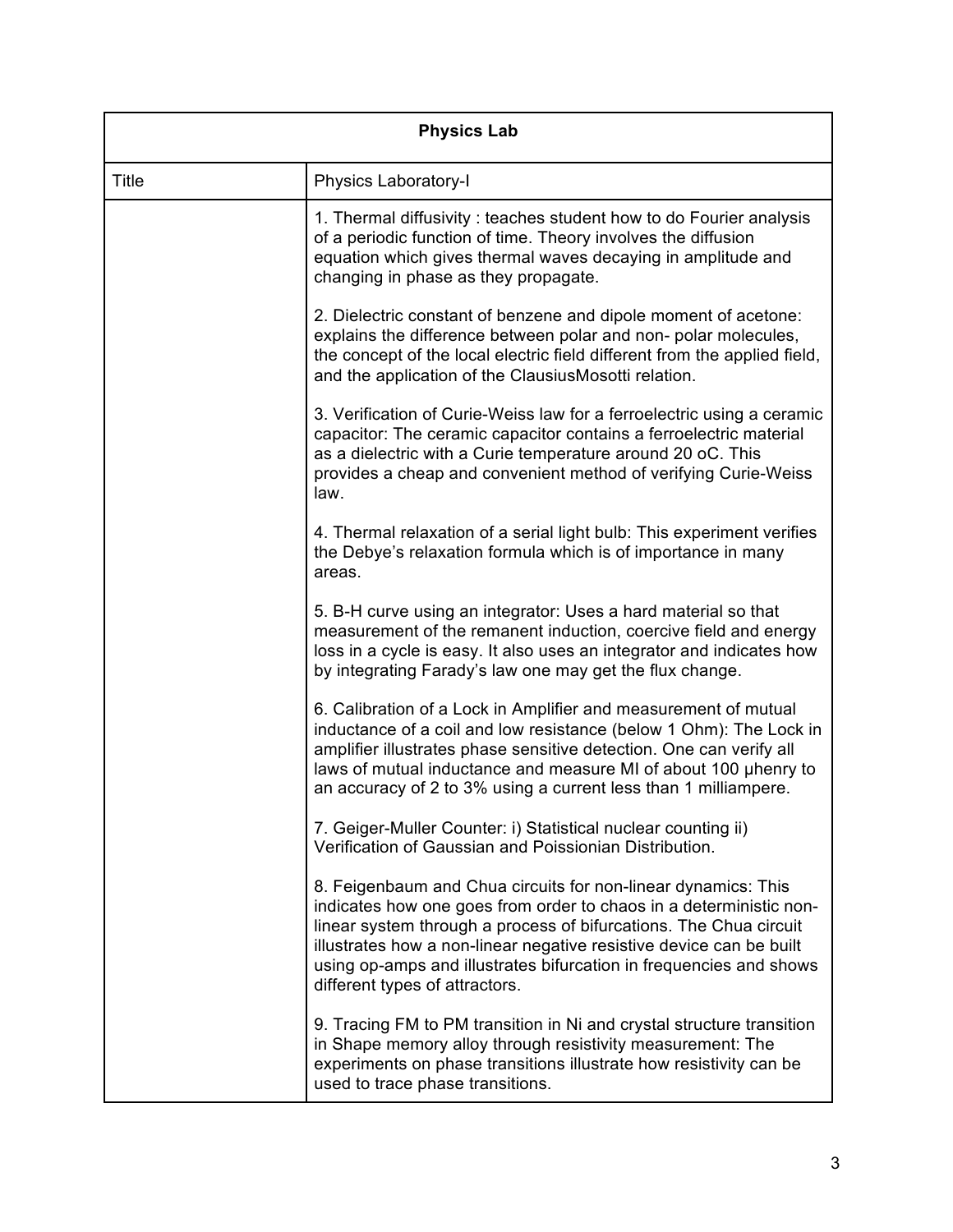|                                                   | 10. Percolation: To measure the percolation threshold for<br>conductivity and show how conductivity varies near the threshold.<br>11. Michelson's interferometry: Laser diffraction (single, double and<br>multiple slits, diffraction grating)<br>12. Fiber optics experiment: numerical aperture of optical fiber,<br>study of single and multi mode optical fibers. Calibration of an<br>unknown source using Gamaray spectrometer. |
|---------------------------------------------------|----------------------------------------------------------------------------------------------------------------------------------------------------------------------------------------------------------------------------------------------------------------------------------------------------------------------------------------------------------------------------------------------------------------------------------------|
| <b>Title</b>                                      | Physics Laboratory-II                                                                                                                                                                                                                                                                                                                                                                                                                  |
|                                                   | 1. Study of half-wave and full wave rectifiers.                                                                                                                                                                                                                                                                                                                                                                                        |
|                                                   | 2. Designing regulated power supply (Zener diodes, regulators)                                                                                                                                                                                                                                                                                                                                                                         |
|                                                   | 3. Study of transistor characteristics, Using transistor as an<br>amplifier.                                                                                                                                                                                                                                                                                                                                                           |
|                                                   | 4. Designing a coupled amplifier.                                                                                                                                                                                                                                                                                                                                                                                                      |
|                                                   | 5. Study of various oscillators.                                                                                                                                                                                                                                                                                                                                                                                                       |
|                                                   | 6. Operational Amplifiers (Adder, subtractor, Integrator and<br>Differentiator circuits)                                                                                                                                                                                                                                                                                                                                               |
|                                                   | 7.555 Timer circuits.                                                                                                                                                                                                                                                                                                                                                                                                                  |
|                                                   | 8. Logic gates (AND, OR, NOT, NAND, NOR) using ICs                                                                                                                                                                                                                                                                                                                                                                                     |
|                                                   | 9. Seven segment Decoder.                                                                                                                                                                                                                                                                                                                                                                                                              |
|                                                   | 10. Flip Flops                                                                                                                                                                                                                                                                                                                                                                                                                         |
|                                                   | 11. Measurement of cosmic muon lifetime                                                                                                                                                                                                                                                                                                                                                                                                |
|                                                   | 12. Thin Films: Deposition, resistivity, reflectivity and thickness<br>measurement                                                                                                                                                                                                                                                                                                                                                     |
|                                                   | 13. Powder XRD                                                                                                                                                                                                                                                                                                                                                                                                                         |
| <b>Biosciences and Biomedical Engineering Lab</b> |                                                                                                                                                                                                                                                                                                                                                                                                                                        |
| Title                                             | <b>Biochemistry Lab</b>                                                                                                                                                                                                                                                                                                                                                                                                                |
|                                                   | 1. To prepare an Acetic-NaAcetate buffer system and validate the<br>Henderson-Hasselbach equation.                                                                                                                                                                                                                                                                                                                                     |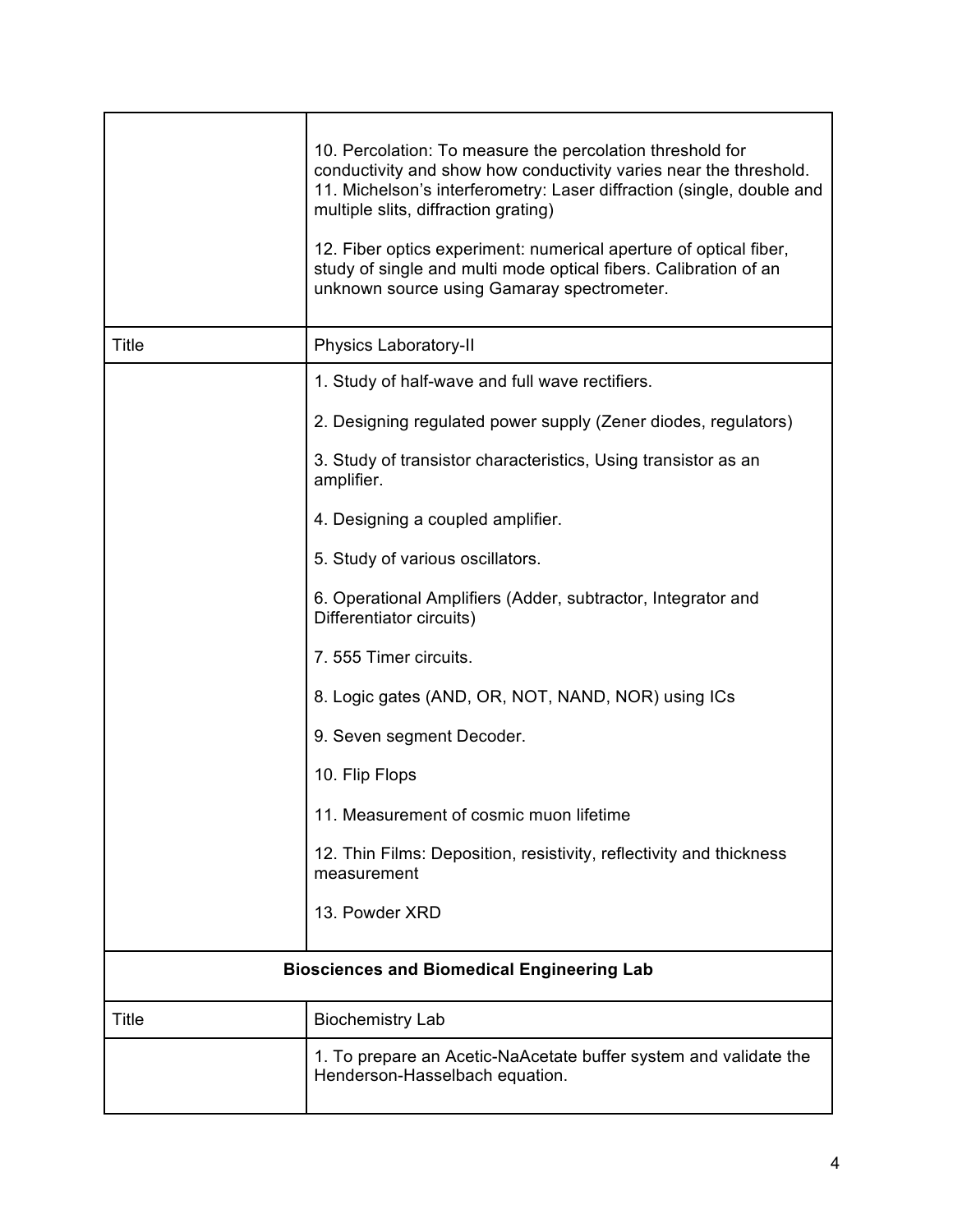|       | 2. To determine an unknown protein concentration by plotting a<br>standard graph of BSA using UV-Vis Spectrophotometer and<br>validating the BeerLambert's Law.<br>3. Titration of Amino Acids and separation of aliphatic, aromatic,<br>and polar AA by TLC.<br>4. An enzyme purification theme (such as E. Coli alkaline<br>phosphatase): (a) Preparation of cell-free lysates, (b) ammonium<br>sulfate precipitation, (c) lon-exchange chromatography, (d) Gel<br>filtration, (e) Affinity chromatography, (f) Generating a purification<br>table, (g) Assessing purity by SDS0PAGE gel electrophoresis, (h)<br>Assessing purity by 2D-gel electrophoresis, and (i) Enzyme kinetic<br>parameters: Km, Vmax, and Kcat |
|-------|-------------------------------------------------------------------------------------------------------------------------------------------------------------------------------------------------------------------------------------------------------------------------------------------------------------------------------------------------------------------------------------------------------------------------------------------------------------------------------------------------------------------------------------------------------------------------------------------------------------------------------------------------------------------------------------------------------------------------|
| Title | <b>Genetic Engineering Lab</b>                                                                                                                                                                                                                                                                                                                                                                                                                                                                                                                                                                                                                                                                                          |
|       | 1. Isolate genomic DNA from Bacillus subtilis (or equivalent<br>organism) genome                                                                                                                                                                                                                                                                                                                                                                                                                                                                                                                                                                                                                                        |
|       | 2. PCR amplification of flgM gene and analysis by agarose gel<br>electrophoresis                                                                                                                                                                                                                                                                                                                                                                                                                                                                                                                                                                                                                                        |
|       | 3. Preparation of plasmid pET-28a from E. coli DH5a and gel<br>analysis                                                                                                                                                                                                                                                                                                                                                                                                                                                                                                                                                                                                                                                 |
|       | 4. Restriction digestion of vector (gel analysis) and insert with Ncol<br>and Xhol                                                                                                                                                                                                                                                                                                                                                                                                                                                                                                                                                                                                                                      |
|       | 5. Vector and insert ligation, b. Transformation in E. coli DH5a.                                                                                                                                                                                                                                                                                                                                                                                                                                                                                                                                                                                                                                                       |
|       | 6. Plasmid isolation and confirming recombinant by PCR and RE<br>digestion.                                                                                                                                                                                                                                                                                                                                                                                                                                                                                                                                                                                                                                             |
|       | 7. Transformation of recombinant plasmid in BL21(DE3).                                                                                                                                                                                                                                                                                                                                                                                                                                                                                                                                                                                                                                                                  |
|       | 8. Induction of FIgM protein with IPTG and analysis on SDS-PAGE.                                                                                                                                                                                                                                                                                                                                                                                                                                                                                                                                                                                                                                                        |
|       | 9. Purification of protein on Ni-NTA column and analysis of<br>purification by SDS-PAGE.                                                                                                                                                                                                                                                                                                                                                                                                                                                                                                                                                                                                                                |
|       | 10. Random primer labeling of flgM with Dig-11-dUTP                                                                                                                                                                                                                                                                                                                                                                                                                                                                                                                                                                                                                                                                     |
|       | 11. Southern hybridization of B. subtilis genome with probe and<br>nonradioactive detection                                                                                                                                                                                                                                                                                                                                                                                                                                                                                                                                                                                                                             |
| Title | Microbiology Lab                                                                                                                                                                                                                                                                                                                                                                                                                                                                                                                                                                                                                                                                                                        |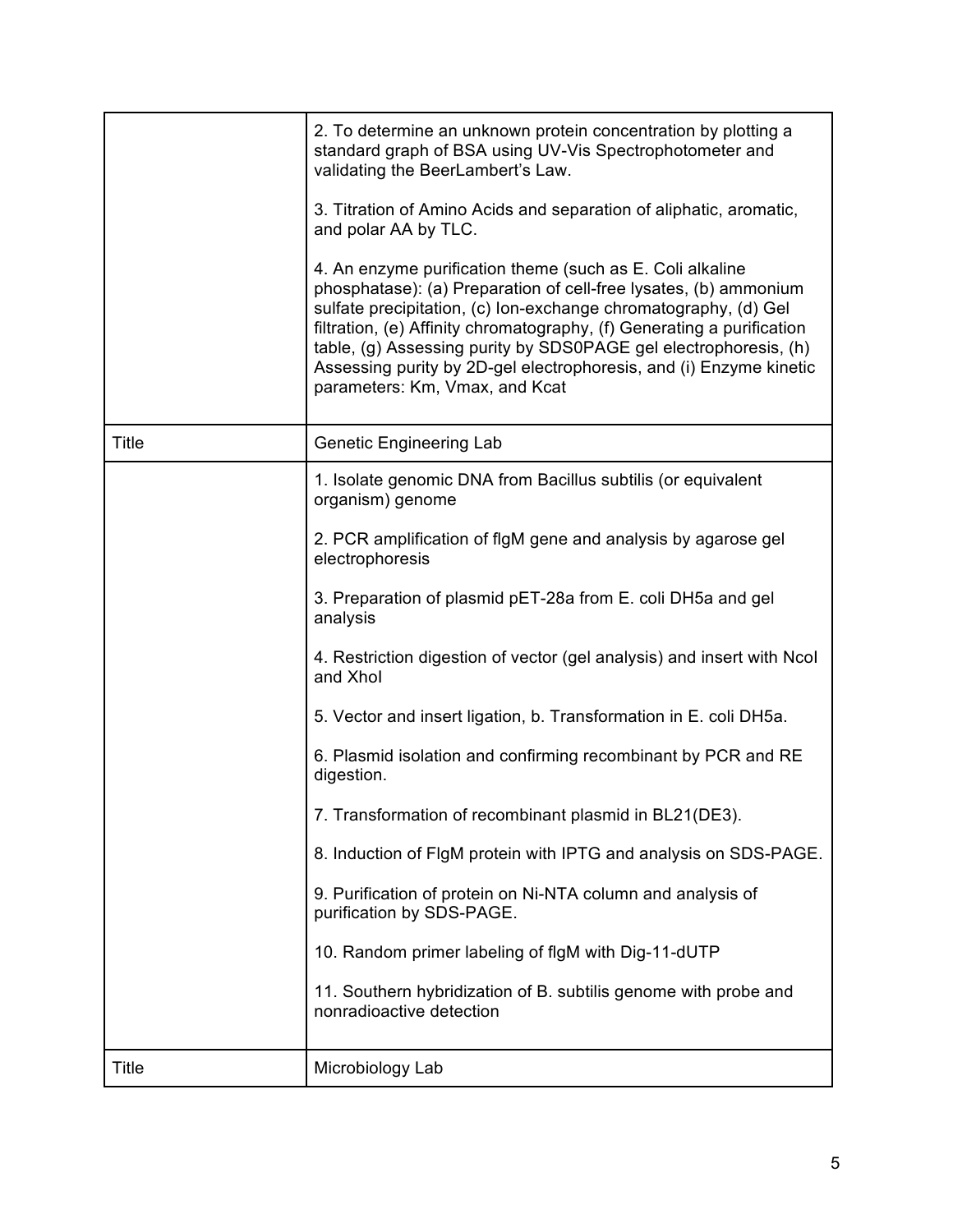|                                                          | 1. Introduction to Light Microscopy, Laboratory Procedure for<br>Microscopic Examination                                                                                                                                                                                                                                                                                                                |
|----------------------------------------------------------|---------------------------------------------------------------------------------------------------------------------------------------------------------------------------------------------------------------------------------------------------------------------------------------------------------------------------------------------------------------------------------------------------------|
|                                                          | 2. Introduction to laboratory sterilization technique, Media<br>Preparation; Bacterial Culture Media preparation and sterilization                                                                                                                                                                                                                                                                      |
|                                                          | 3. Bacterial Isolation, Culturing Techniques and Microscopic<br>Examination of Bacterial Morphology, Structures, Motility.                                                                                                                                                                                                                                                                              |
|                                                          | 4. Antigen-Antibody Reactions; Agglutination and Precipitation<br>Techniques                                                                                                                                                                                                                                                                                                                            |
|                                                          | 5. Introduction to virological methods and techniques. Animal cell<br>culture techniques, cell propagation, cell counting, maintenance                                                                                                                                                                                                                                                                  |
|                                                          | 6. Quantification of virus by plaque assay. Reverse transcription<br>PCR techniques                                                                                                                                                                                                                                                                                                                     |
|                                                          | 7. Enzyme-Linked Immunosorbent Assay (ELISA) assay for viral<br>antigen detection, Western Blot                                                                                                                                                                                                                                                                                                         |
|                                                          | 8. Cell staining and immunoflurescence techniques, Image<br>acquisition through epiflurescence techniques.                                                                                                                                                                                                                                                                                              |
| <b>Astronomy, Astrophysics and Space Engineering Lab</b> |                                                                                                                                                                                                                                                                                                                                                                                                         |
| <b>Title</b>                                             | <b>Astronomy Laboratory I</b>                                                                                                                                                                                                                                                                                                                                                                           |
|                                                          | <b>Introduction to Practical Scientific Computing</b><br>Python programming with the use of numerical and scientific<br>libraries (numpy, scipy, matplotlib).                                                                                                                                                                                                                                           |
|                                                          | <b>X-ray Data Analysis</b><br>CIAO software platform, Chandra X-ray Observatory Data<br>Analysis, CCD device study                                                                                                                                                                                                                                                                                      |
|                                                          | Use of Archival data for application to Astronomical systems<br>Introduction to tools for data retrieval & analysis from the Virtual<br>Observatory, Stellar Type & Spectra - constructing the HR<br>Diagram, Age and characteristics of Open Clusters (Pleiades<br>Cluster), Shape and thickness of the disk of the Milky Way galaxy,<br>Estimating the mass of Jupiter using the orbits of its moons, |

## **Radio Astronomy Experiments**

Any three (3) out of the following experiments: Faraday Rotation, Measuring the Beam Pattern of an antenna – using a signal